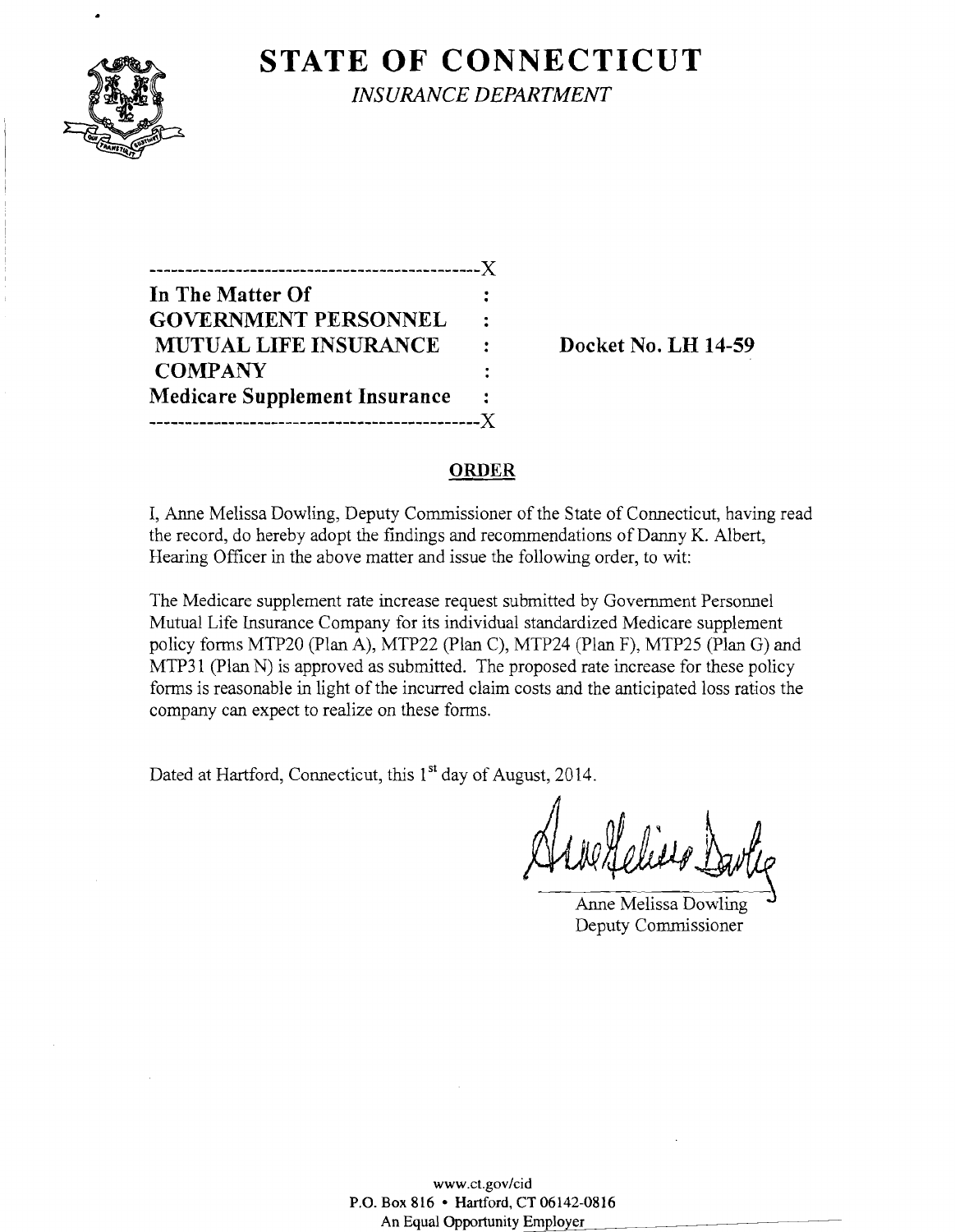

**STATE OF CONNECTICUT** *INSURANCE DEPARTMENT* 

| ---------------------------          |   |
|--------------------------------------|---|
| In The Matter Of                     |   |
| <b>GOVERNMENT PERSONNEL</b>          | ÷ |
| <b>MUTUAL LIFE INSURANCE</b>         | ٠ |
| <b>COMPANY</b>                       |   |
| <b>Medicare Supplement Insurance</b> |   |
|                                      |   |

Docket No. LH 14-59

# PROPOSED FINAL DECISION

### 1. INTRODUCTION

The Insurance Commissioner of the State of Connecticut is empowered to review rates charged for individual and group Medicare supplement policies sold to any resident of this State who is eligible for Medicare. The source for this regulatory authority is contained in Chapter 700c and Section 38a-495a of the Connecticut General Statutes.

After due notice a hearing was held at the Insurance Department in Hartford on July 24, 2014 to consider whether or not the rate increase requested by Government Personnel Mutual Life Insurance Company on its individual standardized Medicare supplement business should be approved.

No one from the general public attended the hearing.

No representatives from Government Personnel attended the hearing.

The hearing was conducted in accordance with the requirements of Section 38a-474, Connecticut General Statutes, the Uniform Administrative Procedures Act, Chapter 54 of the Connecticut General Statutes, and the Insurance Department Rules of Practice, Section 38a-8-1 et seq. of the Regulations of Connecticut State Agencies.

A Medicare supplement (or Medigap) policy is a private health insurance policy sold on an individual or group basis which provides benefits that are additional to the benefits provided by Medicare. For many years Medicare supplement policies have been highly regulated under both state and federal law to protect the interests of persons eligible for Medicare who depend on these policies to provide additional coverage for the costs of health care.

Effective December 1, 2005, Connecticut amended its program of standardized Medicare supplement policies in accordance with Section 38a-495a of the Connecticut General Statutes, and Sections 38a-495a-l through 38a-495a-21 of the Regulations of Connecticut Agencies. This program, which conforms to federal requirements, provides that all

> www.ct.gov/cid P.O. Box 816 • Hartford, CT 06142-0816 An Equal Opportunity Employer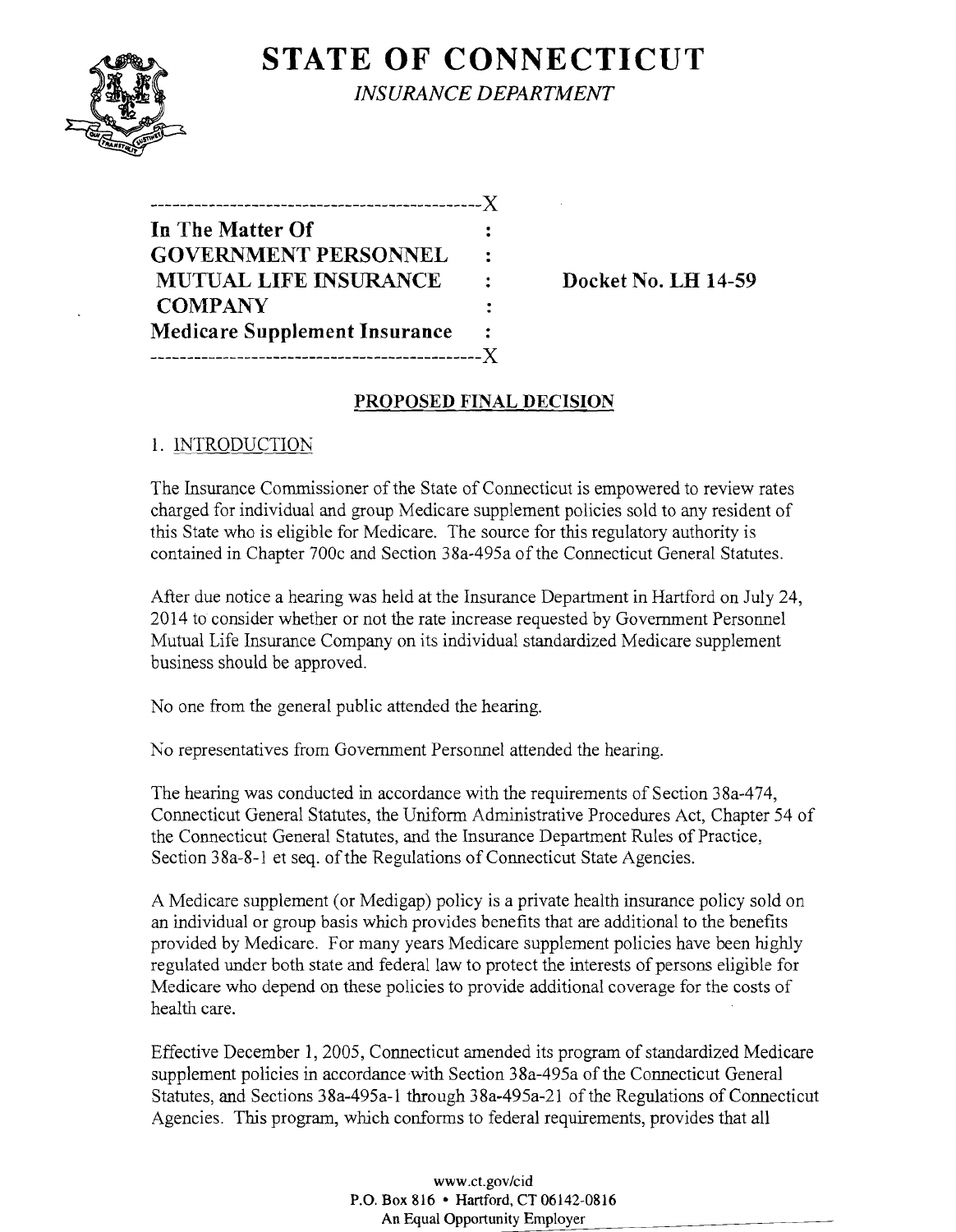insurers offering Medicare supplement policies for sale in the state must offer the basic "core" package of benefits known as Plan A. Insurers may also offer anyone or more of eleven other plans (Plans B through L).

Effective January 1,2006, in accordance with Section 38a-495c ofthe Connecticut General Statutes (as amended by Public Act 05-20) premiums for all Medicare supplement policies in the state must use community rating. Rates for Plans A through L must be computed without regard to age, gender, previous claims history or the medical condition of any person covered by a Medicare supplement policy or certificate.

The statute provides that coverage under Plan A through L may not be denied on the basis of age, gender, previous claims history or the medical condition of any covered person. Insurers may exclude benefits for losses incurred within six months from the effective date of coverage based on a pre-existing condition.

Effective October 1, 1998, carriers that offer Plan B or Plan C must make these plans as well as Plan A, available to all persons eligible for Medicare by reason of disability.

Insurers must also make the necessary arrangements to receive notice of all claims paid by Medicare for their insureds so that supplemental benefits can be computed and paid without requiring insureds to file claim forms for such benefits. This process of direct notice and automatic claims payment is commonly referred to as "piggybacking" or "crossover".

Sections 38a-495 and 38a-522 of the Connecticut General Statutes, and Section 38a-495a-10 ofthe Regulations ofConnecticut Agencies, state that individual and group Medicare supplement policies must have anticipated loss ratios of 65% and 75%, respectively. Under Sections 38a-495-7 and 38a-495a-10 of the Regulations of Connecticut Agencies, filings for rate increases must demonstrate that actual and expected losses in relation to premiums meet these standards, and anticipated loss ratios for the entire future period for which the requested premiums are calculated to provide coverage must be expected to equal or exceed the appropriate loss ratio standard.

Section 38a-473 of the Connecticut General Statutes provides that no insurer may incorporate in its rates for Medicare supplement policies factors for expenses that exceed 150% ofthe average expense ratio for that insurer's entire written premium for all lines of health insurance for the previous calendar year.

# II. **FINDING OF FACT**

After reviewing the exhibits entered into the record of this proceeding, and utilizing the experience, technical competence and specialized knowledge of the Insurance Department, the undersigned makes the following findings of fact: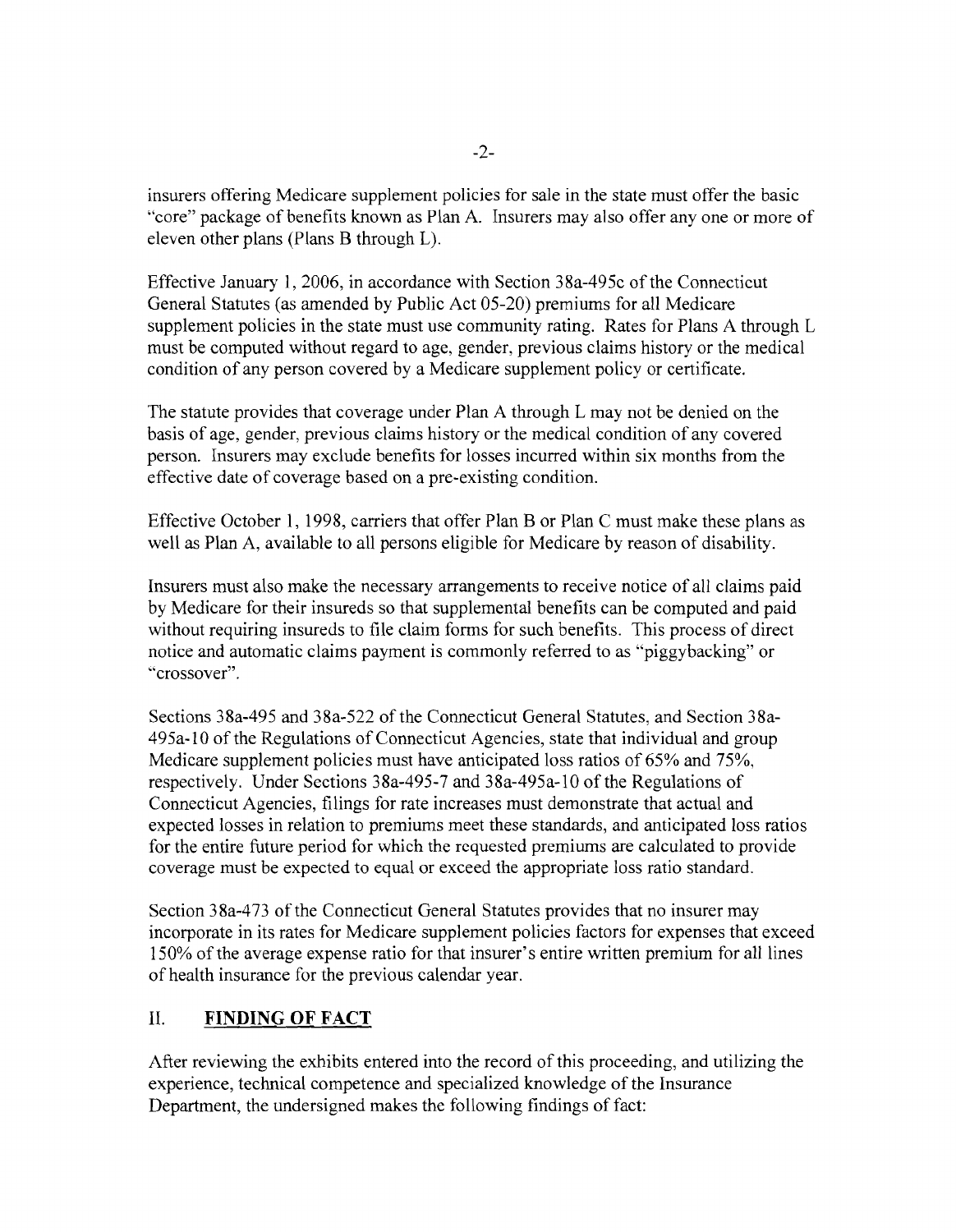1. Government Personnel Mutual Life Insurance Company has requested the following rate increases for individual standardized Medicare supplement policy forms MTP20 (Plan A), MTP22 (Plan C), MTP24 (Plan F), MTP25 (Plan G) and MTP31 (Plan N):

| Plan | Increase |
|------|----------|
| A    | 9.0%     |
| C    | $9.0\%$  |
| F    | 9.0%     |
| G    | 9.0%     |
| N    | $9.0\%$  |

- 2. As of3/31/14, there were 31 policies in-force in Connecticut and 17,288 nationwide.
- 3. The proposed rates are expected to satisfy the Connecticut statutory loss ratio of 65% required of individual Medicare supplement forms.
- 4. Government Personnel has conformed to subsection (e) of section 38a-495c, C.G.S. regarding the automatic claims processing requirement.
- 5 The 2013 and 2014 (through March) loss ratios, on a nationwide basis, for each plan are as follows:

| Plan         | 2013   | 2014   |
|--------------|--------|--------|
| $\mathbf{A}$ | 202.9% | 123.2% |
| C            | 108.3% | 109.6% |
| F            | 74.8%  | 90.2%  |
| G            | 66.9%  | 66.9%  |
| N            | 66.0%  | 69.6%  |
| All Plans    | 71.3%  | 75.4%  |
|              |        |        |

- 6. Government Personnel's 2014 Medicare supplement rate filing proposal is in compliance with the requirements of regulation 38a-474 as it applies to the contents of the rate submission as well as the actuarial memorandum.
- 7. State specific experience is not credible as there are currently 31 policyholders in Connecticut.